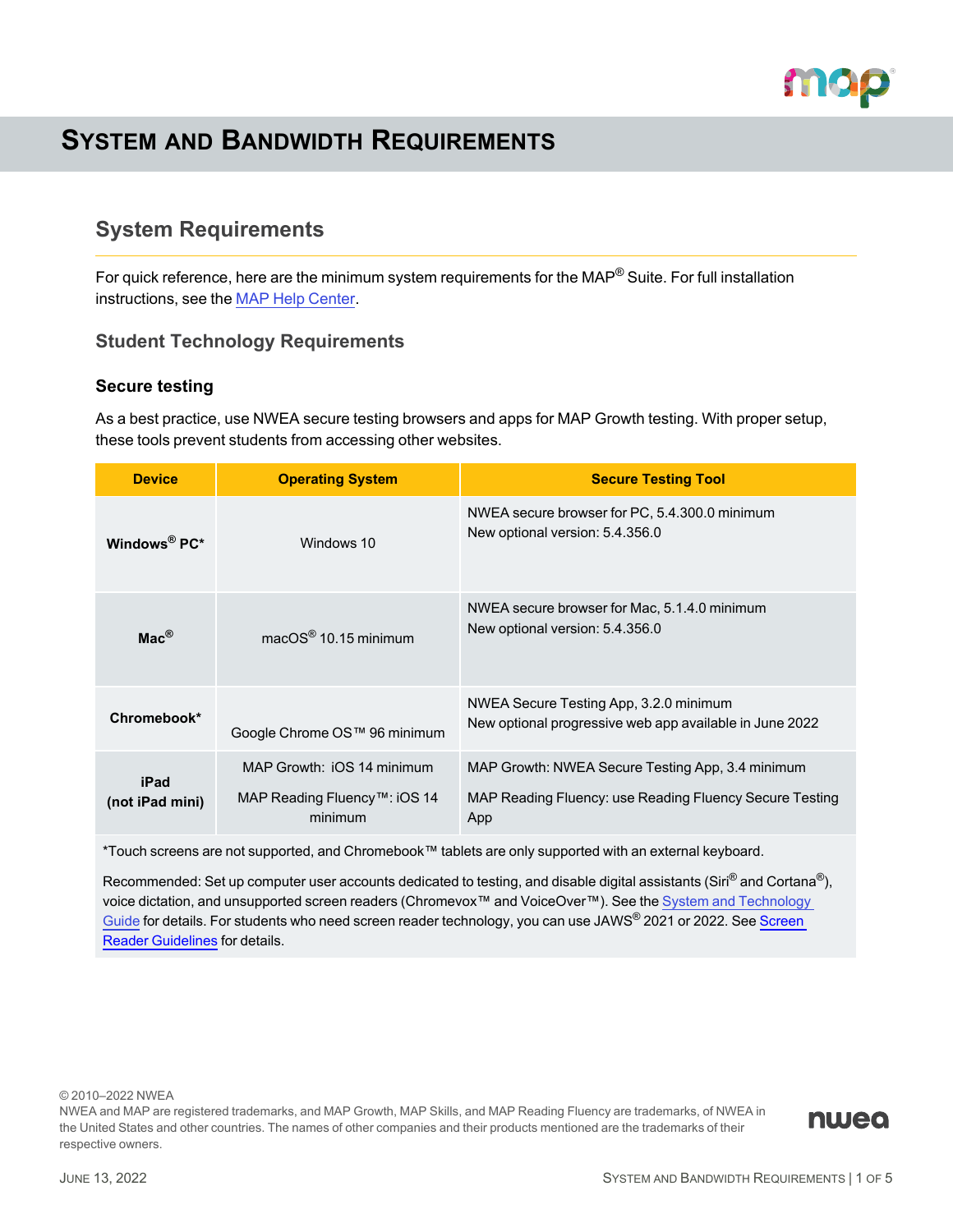## **Browser-only testing**

In situations where test security is less concerning, students could use a standard browser, following these requirements:

| <b>Device</b>                     | <b>Operating System</b>            | Chrome*               | Safari <sup>®</sup>   | <b>Firefox</b>        | <b>Microsoft</b><br>Edge* |
|-----------------------------------|------------------------------------|-----------------------|-----------------------|-----------------------|---------------------------|
| <b>Windows PC</b>                 | Windows 10                         | Version 96<br>minimum | Not supported         | Version 95<br>minimum | Version 96<br>minimum     |
| <b>Mac</b>                        | macOS $^{\circledR}$ 10.15 minimum | Version 96<br>minimum | Version 14<br>minimum | Version 95<br>minimum | Not supported             |
| <b>Chromebook</b>                 | Google Chrome OS96<br>minimum      | Version 96<br>minimum | Not supported         | Not supported         | Not supported             |
| iPad†‡<br>(grade $2+$<br>testing) | iOS 14 minimum                     | Not supported         | Version 14<br>minimum | Not supported         | Not supported             |

†**iPad testing with MAP Growth K–2:** Students must use the NWEA Secure Testing app. See [Secure](#page-0-0) testing on page 1.

‡**iPad testing with MAP Reading Fluency:** Students must use the NWEA Secure Testing app. See [Secure](#page-0-0) testing on [page](#page-0-0) 1.

\***MAP Reading Fluency assessments:** Only Google Chrome and Microsoft Edge browsers are supported.

### **Testing sites**

For MAP Growth testing, students open either of the following sites:

• [https://test.mapnwea.org](https://test.mapnwea.org/)

This site restricts the student's browser to a single tab. Browser settings might need adjustment.

• <https://test.mapnwea.org/#/nopopup>

This site has no browser restrictions. Default browser settings typically work.

For MAP Reading Fluency and MAP Skills testing, students will use a different website:

[https://student.mapnwea.org](https://student.mapnwea.org/)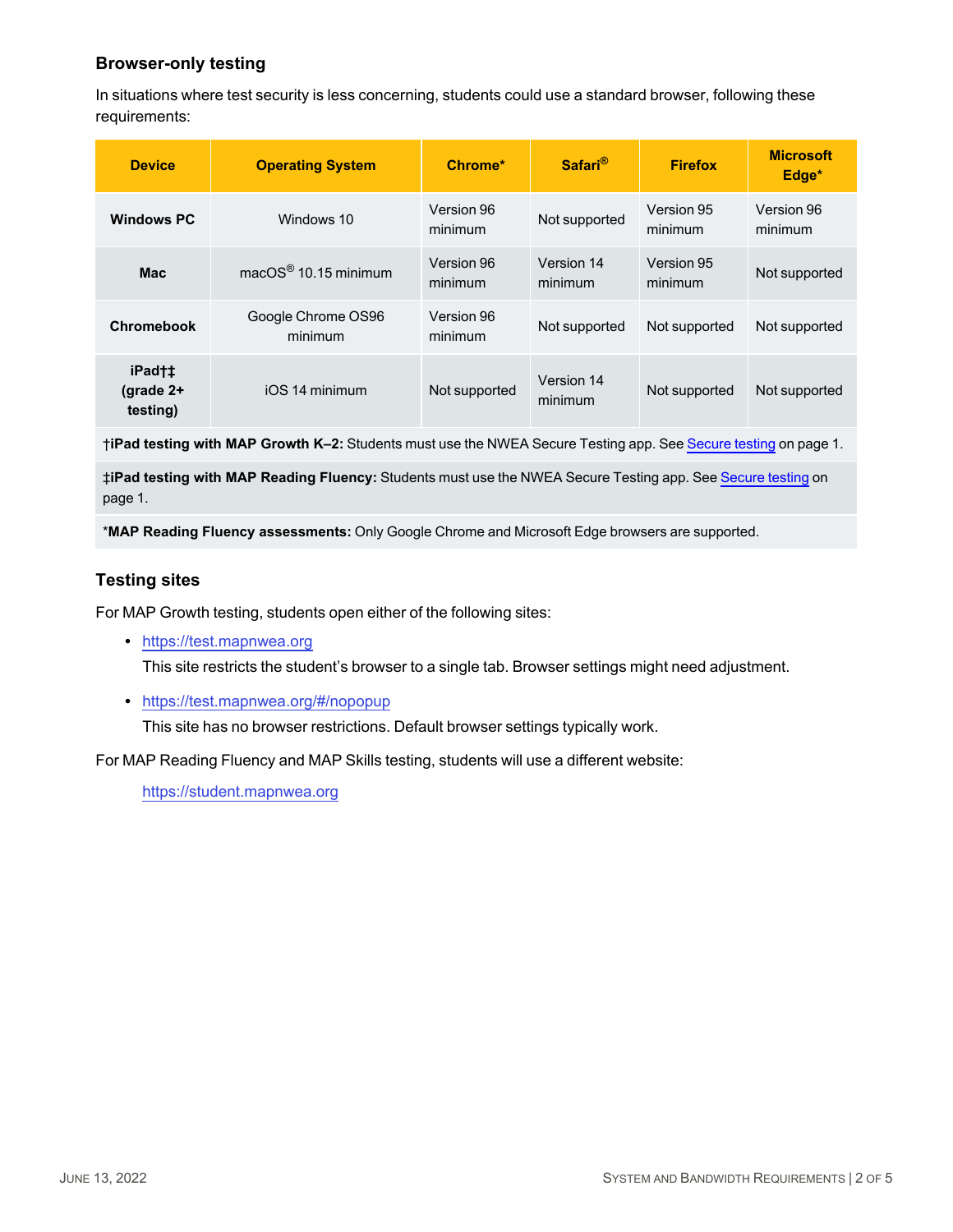## <span id="page-2-0"></span>**Proctor, Teacher, and Staff Requirements**

To administer testing, access reports, and use other administrative features:

- Follow the same requirements as browser-only testing
- Allow cookies and pop-ups-see Staff [Browser](#page-4-0) and Other Settings on page 5
- iPad limitations for staff:
	- Not fully supported for MAP Growth (have a back-up device)

## **Hardware Specifications**

Computer hardware must meet the minimum requirements specified by the manufacturers of the operating system and browser in use. Hardware that exceeds the minimum requirements is recommended for an optimal experience. For computer display, follow these specifications:

| <b>Feature</b>           | <b>Requirement</b>                                          |
|--------------------------|-------------------------------------------------------------|
| <b>Screen Resolution</b> | MAP Growth: 1024 x 768 for students; 1280 x 1024 for staff  |
|                          | MAP Reading Fluency: 1280 x 720 for both students and staff |
| <b>Scaling or Zoom</b>   | Set to 100%                                                 |
| <b>Color Depth</b>       | 32-bit recommended (minimum 16 bit)                         |

### **Headphones for students**

For tests designed for early learners, students can hear questions read aloud through audio playback. For the best experience, use headphones.

In addition, there are specific headphone recommendations for testing with MAP Reading Fluency:

- Over the ear, not buds
- Noise cancellation
- Boom microphone on the end of a stiff arm that extends in front of the child's mouth, rather than attached to the headphone cord
- USB connection for better sound quality

#### **Network Bandwidth**

The following bandwidth recommendations are based on best-estimate calculations. Test sites that do not meet these recommendations will be able to deliver assessments, but they may experience delays.

- Grades 3+ testing—2 **Mbps** for every 30 computers concurrently testing.
- Grades K-2 testing-3 Mbps for every 30 computers concurrently testing. More bandwidth is required because of audio and interactive features.
- Look for limitation points in your internal network (such as school-to-district connections when the district has the main internet connection).
- You may need to calculate the bandwidth requirements separately for each term, depending on the number of tests planned. The requirements increase when you test more students, more subjects, or more schools.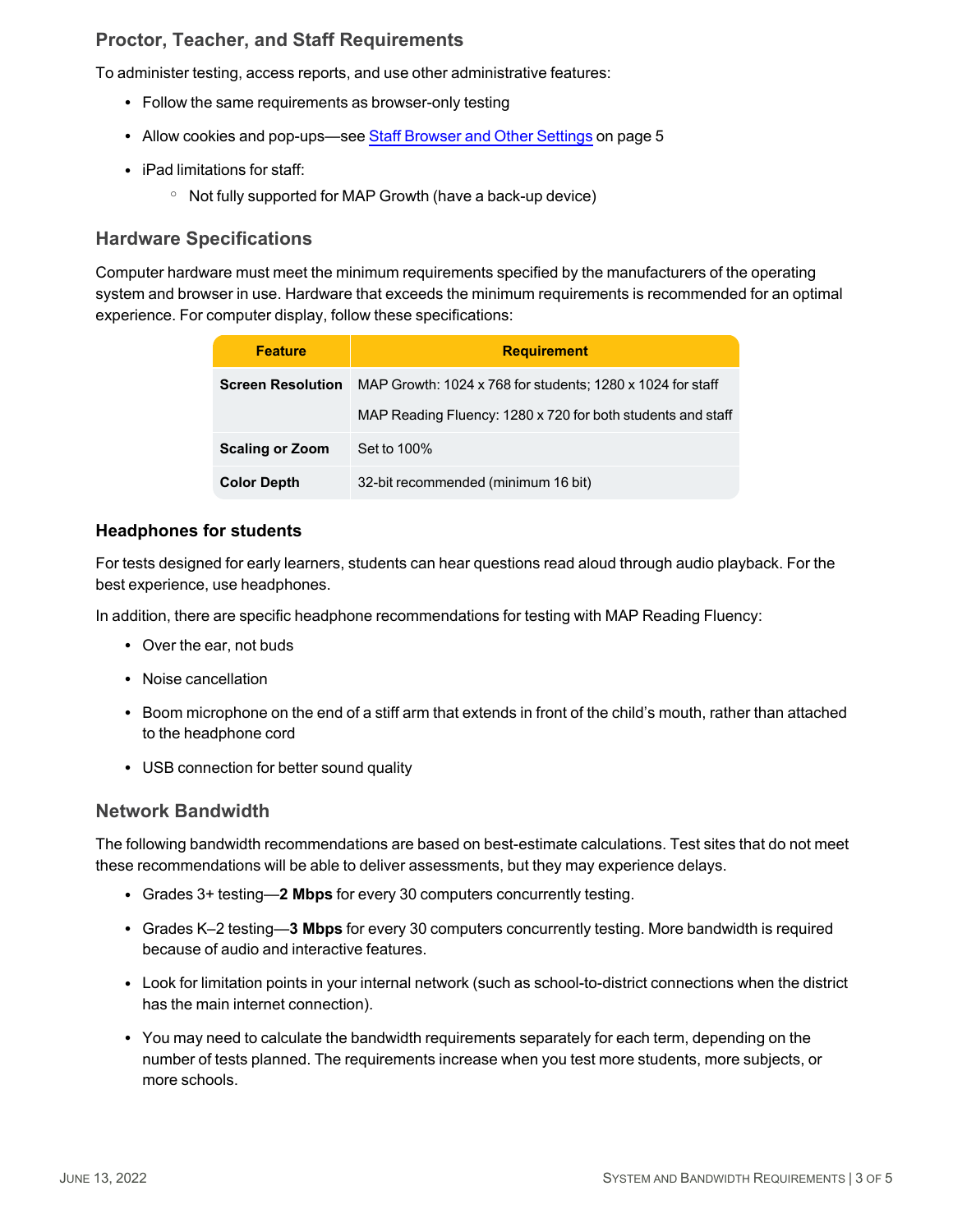**Note:** Additional bandwidth is needed at the beginning of each MAP Growth assessment. The initial load is approximately 2.2 MB, and the load time varies based on available bandwidth.

### **Wireless Recommendations**

Here are general guidelines for Wireless Access Points (WAPs), based on 802.11 g, n, or ac:

| <b>Number of Devices per WAP</b> | <b>Performance</b>                    |
|----------------------------------|---------------------------------------|
| 25 devices                       | Acceptable                            |
| $25 - 50$                        | Check the performance                 |
| 50 or more devices               | Try to decrease the number of devices |

WAP should be in the same room as the testing devices.

In the WAP configuration, strive to limit connections to just testing devices. Also, limit devices to connect only with the closest WAP (for example, avoid overlapping channels and disable promiscuous mode on devices). During testing, monitor for interference from rogue WAPs, non-testing devices, and non-testing activities, like iOS updates. If errors occur, try disabling automatic load balancing.

## **Firewall Allowlist and Email Configuration**

For the following URLs, you should: add to your allowlists, exclude from caching, and prioritize the traffic. Update both hardware (such as firewall, content filter, and proxy server/cache) and software (such as antivirus and antimalware). Allow the changes to propagate before testing.

#### **Sites for test and administration:**

#### <sup>l</sup> **For all MAP Suite products:**

```
*.mapnwea.org
fonts.googleapis.com
gstatic.com
https://sso.mapnwea.org
https://teach.mapnwea.org
newrelic.com
```
#### <sup>l</sup> **For MAP Growth:**

```
https://cdn.mapnwea.org/
https://cdn.jsdelivr.net
https://item-presenter-lib.mapnwea.org
https://test.mapnwea.org
https://test.mapnwea.org/#/nopopup
https://practice.nwea.org
https://studentresources.nwea.org
```
#### <sup>l</sup> **For Text-to-Speech accommodation tools in MAP Growth:**

```
https://*.speechstream.net
https://speechstreamtoolbar-webservices.texthelp.com
```